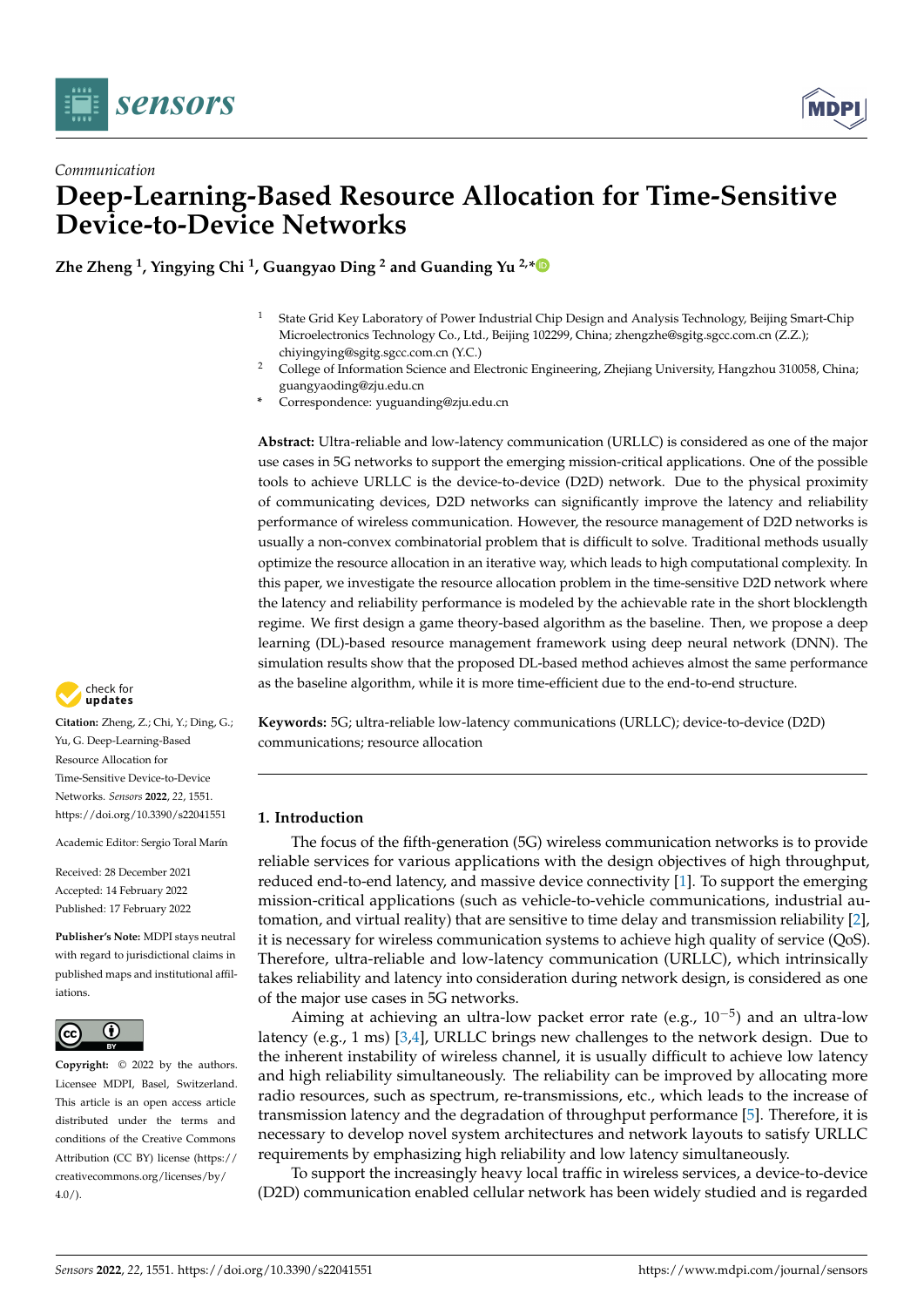as one of the key components in 5G networks. Due to the physical proximity of communicating devices, D2D communications can significantly improve the spectrum and energy efficiency [\[6\]](#page-12-0). In addition, the direct communication link between D2D pairs, as the most important feature of D2D communications, can also reduce the end-to-end latency of data transmission, which makes D2D communications a powerful tool to achieve URLLC in 5G networks. In general, a D2D network consists of several D2D pairs that reuse the spectrum of cellular networks. There are mainly two reusing modes in the existing literature, namely underlay mode and overlay mode [\[7\]](#page-12-1). In the underlay mode, D2D pairs transmit data on the spectrum allocated to cellular users (CUs), resulting in the interference between D2D pairs and CUs. To improve the system performance of the underlay mode, some methods have been developed to alleviate the co-channel interference, including mode selection [\[8\]](#page-12-2) and resource allocation [\[9\]](#page-12-3). In the overlay mode, a dedicated spectrum is allocated to D2D pairs to allow interference-free D2D transmissions. In this paper, we focus on the overlay mode to avoid the performance degradation of CUs. Although D2D communications can be conducted without interference in the overlay mode, the reserved spectrum is usually rather limited, which makes it infeasible to allocate spectrum orthogonally for D2D pairs. Multiple D2D pairs may transmit data on the same channel with severe co-channel interference, resulting in the degradation of system performance [\[10\]](#page-12-4). Therefore, it is necessary to determine the proper channel and power allocation for D2D pairs to guarantee the system performance, including throughput, latency, and reliability.

#### *1.1. Related Works*

The radio resource allocation problem has been widely studied to improve the system performance of D2D networks. In [\[11\]](#page-12-5), mode selection and channel-power allocation have been both considered to improve the throughput performance of D2D networks. In [\[12\]](#page-12-6), a matching algorithm based on game theory has been proposed to improve the energy efficiency of D2D transmission. In [\[13\]](#page-12-7), the sum-rate is maximized under different rate requirements of D2D pairs. Although several system metrics including throughput and energy efficiency have been widely investigated in the existing works, there are not sufficient studies on the URLLC performance of D2D networks. In [\[14\]](#page-12-8), a power control policy has been proposed to achieve the maximum average rate in the finite block-length regime with a reliability constraint. However, the system model in this work is too simple, where the system only consists of a D2D pair and a cellular user. Leveraging the game theory, the successful transmission probability of an overlay D2D network is maximized by achieving Nash equilibrium [\[15\]](#page-12-9). Nevertheless, the power control strategy is not investigated, and the throughput performance of the D2D network is not guaranteed. In [\[16\]](#page-12-10), the authors have proposed a joint reservation and contention-based channel allocation strategy to minimize the sum packet error probability of D2D networks. In [\[17\]](#page-12-11), the authors have proposed a D2D-based protocol to improve the reliability of downlink transmissions. In [\[18\]](#page-12-12), a two-timescale resource allocation framework has been proposed, where the user pairing is conducted at the long timescale and the transmission time is determined at the short timescale.

In recent years, deep learning (DL) has been successfully applied to a variety of fields, such as computer vision, natural language processing, and speech recognition. In the communication systems, a variety of DL-based methods have also been used in resource allocation [\[19\]](#page-12-13), user association [\[20\]](#page-12-14), channel estimation [\[21\]](#page-12-15), and physical layer processing [\[22\]](#page-12-16). In [\[23\]](#page-12-17), a resource allocation strategy based on deep neural network (DNN) has been designed to increase the overall spectrum efficiency of an underlay D2D network. In [\[24\]](#page-12-18), the channel selection and transmit power of the D2D pairs are jointly optimized to achieve a higher weighted sum rate by using deep reinforcement learning. However, the DL-based resource management method for URLLC-oriented D2D networks has not been investigated in the existing literature.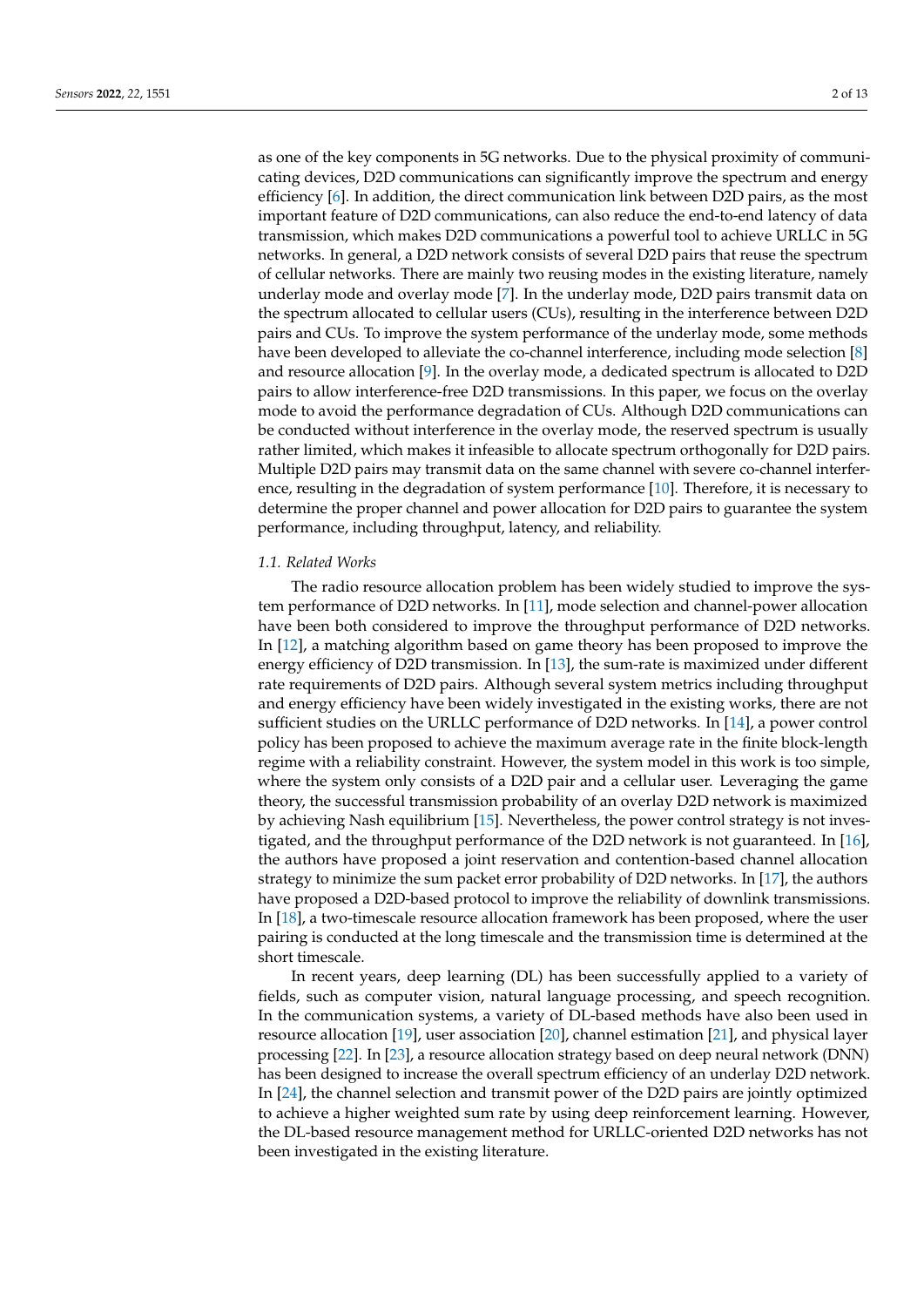Although the existing methods can improve the URLLC performance of D2D networks by properly allocating the radio resources, the throughput performance of D2D networks at the finite blocklength has not been investigated. Moreover, the high computational complexity brought by the iterative structure may lead to the degradation of latency performance, which motivates us to develop a time-efficient resource management approach for D2D networks based on DL. To this end, in this paper, we propose a resource allocation method for overlay D2D networks based on DL. The main contributions of this paper are summarized as follows.

- Instead of Shannon rate, we adopt the short packet coding rate to more accurately capture the rate loss in the finite blocklength regime. The reliability of D2D transmissions is guaranteed by choosing a proper coding rate lower than the achievable rate.
- We propose an iterative channel selection and power allocation algorithm based on game theory. The sum utility function of all D2D pairs is maximized by alternately updating the channel selection and power allocation of each D2D pair.
- To improve the time efficiency of the resource allocation procedure, we propose two DNN-based methods to solve the sum rate maximization problems with and without the minimum rate constraint, respectively. The network structure and output are properly designed to improve the learning ability of the network.

The rest of this paper is organized as follows. Section [2](#page-2-0) introduces the system model and formulates the sum rate maximization problem for D2D networks. In Section [3,](#page-4-0) the game theory-based algorithm is proposed. In Section [4,](#page-6-0) two DNN-based methods are proposed for resource allocation in D2D networks. In Section [5,](#page-8-0) simulation results are provided to demonstrate the effectiveness of the proposed algorithms. Finally, the article is concluded in Section [6.](#page-11-5)

#### <span id="page-2-0"></span>**2. System Model and Problem Formulation**

#### *2.1. System Model and Transmission Model*

In this paper, we consider an overlay multi-channel D2D network, as depicted in Figure [1.](#page-2-1) In particular, *N* D2D pairs are arbitrarily distributed and share *K* orthogonal wireless channels, where *N* is typically larger than *K*. Each D2D pair consists of one transmitter and one receiver. Let  $\mathcal{N} = \{1, \ldots, N\}$  denote the set of D2D pairs and  $\mathcal{K} = \{1, \ldots, K\}$  denote the set of channels. We consider a slotted OFDM transmission scheme where the length of a time slot is *T* and the bandwidth of a channel is *B*. Due to the strict latency requirement of the D2D pairs, *T* is assumed to be rather small to shorten the transmission latency.

<span id="page-2-1"></span>

**Figure 1.** The system model of D2D networks.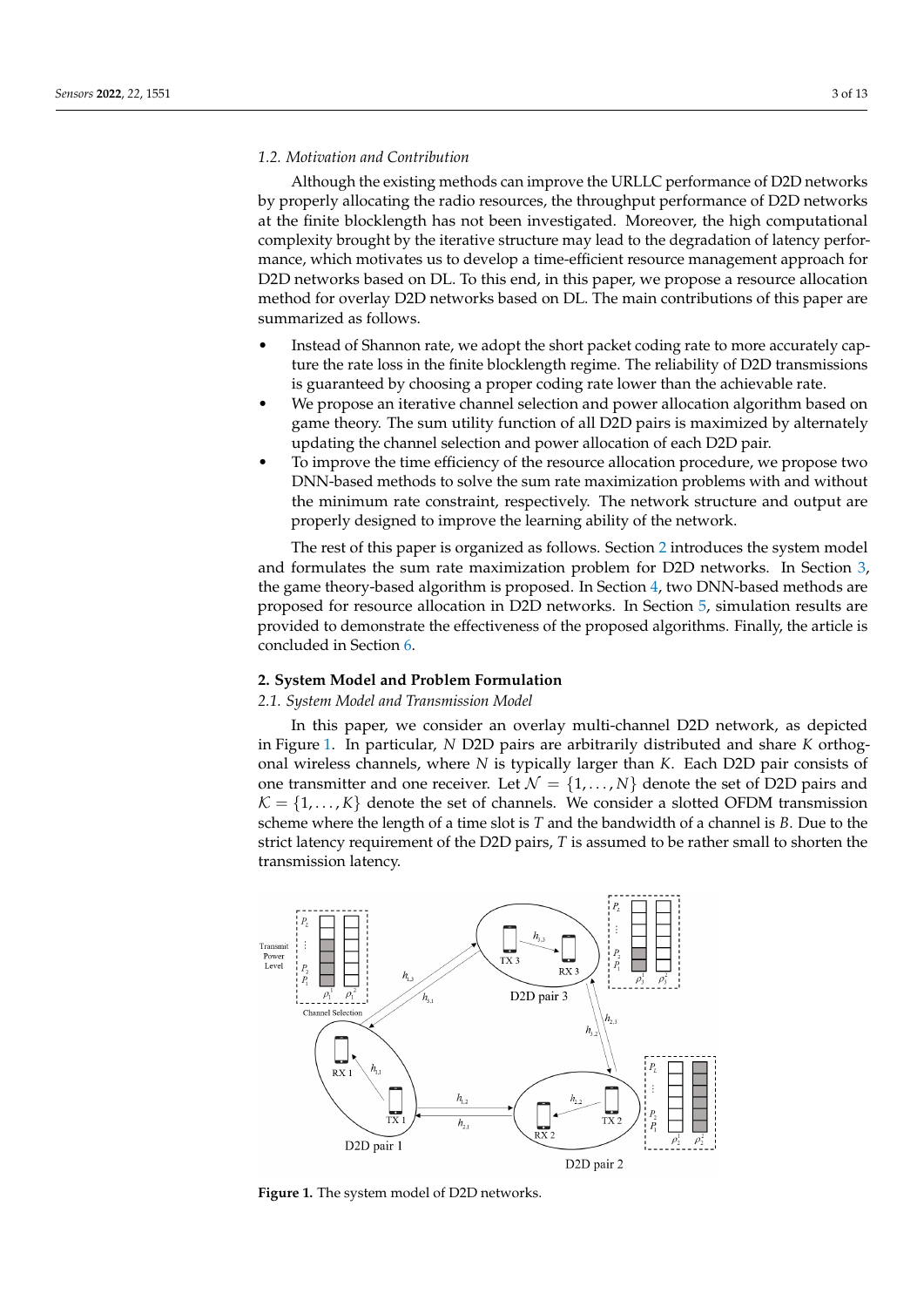Let  $h_{n,m}^k = \alpha_{n,m} g_{n,m}^k$  denote the channel gain of the *k*-th channel between the transmitter of D2D pair *n* and the receiver of D2D pair *m*, where *αn*,*<sup>m</sup>* and *g k <sup>n</sup>*,*<sup>m</sup>* are the large-scale and small-scale channel fading, respectively. The large-scale channel fading is composed of path loss and shadowing, as  $\alpha_{n,m} = G \psi_{n,m} d_{n,m}^{-\phi}$ , where *G* is the pathloss constant,  $\psi_{n,m}$  is the log-normal shadowing random component, *dn*,*<sup>m</sup>* is the distance between the transmitter of D2D pair *n* and the receiver of D2D pair *m*, and *φ* represents the path loss exponent. The small-scale channel gain  $g^k_{n,m}$  is assumed to be Rayleigh fading, which is independent and identically distributed (i.i.d) with unit mean for different *n*, *m*, and *k*. It is noted that  $h_{n,m}^k$  represents the local D2D channel when  $n = m$  and represents the interference D2D channel when  $n \neq m$ . In practical communication systems, the real-time channel state information (CSI) is hard to obtain due to the dynamic wireless environment. To tackle this problem, the accurate CSI could be substituted with the position information of the D2D pairs, which is much easier to obtain. We assume that the position of the D2D pairs does not change in a certain time interval. Therefore, the average large-scale channel gain can be calculated as *Gd*−*<sup>φ</sup>* . By using the large-scale channel gain as the input of the proposed methods, the resource allocation strategy could be obtained in the absence of accurate CSI.

It is assumed that each D2D pair can only occupy a single resource block (*RB*) for data transmission, which can relieve the channel congestion and reduce the computational complexity at the receiver. Let  $\rho_n^k$  be the channel indicator of D2D pair *n*; i.e.,  $\rho_n^k = 1$ indicates that D2D pair *n* is transmitting data through channel *k* and  $\rho_n^k = 0$  otherwise. Then, the SINR of D2D pair *n* can be expressed as

$$
\gamma_n = \frac{\sum_{k=1}^K \rho_n^k p_n h_{n,n}^k}{\sum_{k=1}^K \sum_{l=1, l \neq n}^N \rho_n^k \rho_l^k p_l^k h_{l,n}^k + N_0 B},\tag{1}
$$

where  $p_n$  is the transmit power of the D2D pair  $n$  and  $N_0$  is the power spectral density of noise.

Due to the strict latency constraint of URLLC services, the slot duration of D2D transmission is very short. Therefore, the traditional Shannon channel capacity that assumes the code length to be infinite does not hold in this case. With the bandwidth *B* and slot duration *T*, the maximal achievable rate of D2D pair *n* in the finite blocklength regime is accurately approximated by [\[25\]](#page-12-19)

$$
R_n = B \log_2(1 + \gamma_n) - \sqrt{\frac{BV_n}{T}} \frac{Q^{-1}(\epsilon)}{\ln 2},\tag{2}
$$

where *Q*−<sup>1</sup> (·) is the inverse of the Gaussian Q-function, *e* is the packet error probability, and  $V_n$  is the channel dispersion given by  $[25]$ 

<span id="page-3-0"></span>
$$
V_n = 1 - (1 + \gamma_n)^{-2} \approx 1.
$$
 (3)

According to [\[26\]](#page-12-20), the approximation in [\(3\)](#page-3-0) is quite accurate in the high SNR regime.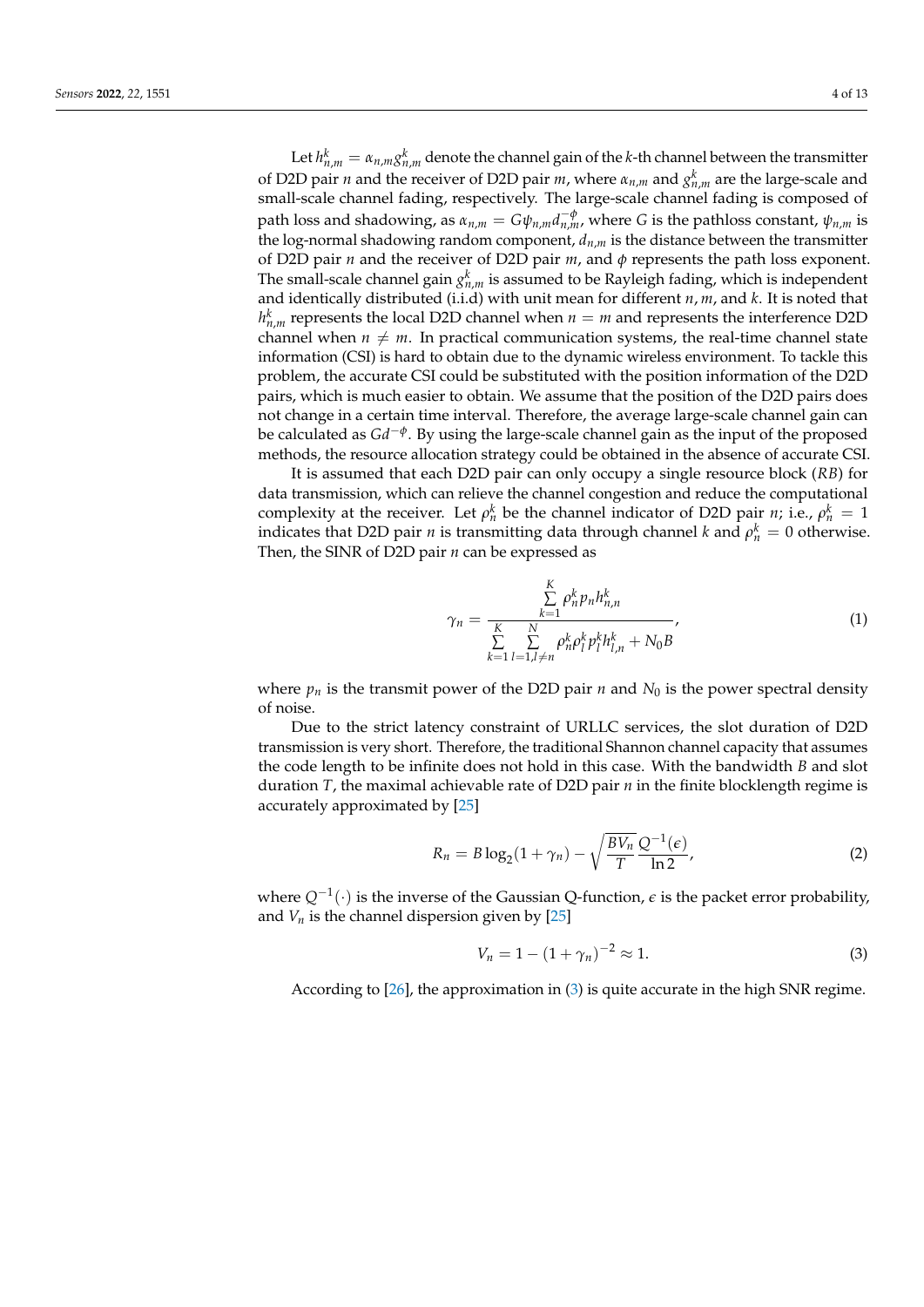#### *2.2. Problem Formulation*

In the D2D network, each D2D pair chooses a single channel and a certain transmit power according to the global channel information. We first formulate the achievable rate maximization problem without minimum rate constraint as

$$
\mathcal{P}1: \max_{\left\{\rho_n^k, P_n\right\}} \sum_{n=1}^N R_n,\tag{4a}
$$

$$
\text{s.t.} \qquad \sum_{k=1}^{K} \rho_n^k = 1, \quad \forall n \in \mathcal{N}, \forall k \in \mathcal{K}, \tag{4b}
$$

$$
\rho_n^k \in \{0, 1\}, \quad \forall n \in \mathcal{N}, \forall k \in \mathcal{K}, \tag{4c}
$$

<span id="page-4-1"></span>
$$
p_n \leq P_{\text{max}}, \quad \forall n \in \mathcal{N}, \tag{4d}
$$

$$
p_n \geqslant 0, \quad \forall n \in \mathcal{N}.\tag{4e}
$$

The objective of problem  $P_1$  is to maximize the sum finite blocklength rate of all D2D pairs, where constraints [\(4b](#page-4-1)), [\(4c](#page-4-1)) ensure that each D2D pair can only choose a single channel and [\(4d](#page-4-1)), [\(4e](#page-4-1)) are the transmit power constraints.

In some cases, the D2D pairs may have a minimum rate requirement on the communication links to achieve better QoS. To address this requirement, the achievable rate maximization problem with a minimum rate constraint can be formulated as

$$
\mathcal{P}2: \max_{\left\{\rho_n^k, P_n\right\}} \sum_{n=1}^N R_n,\tag{5a}
$$

s.t. 
$$
R_n \ge R_n^{\min}
$$
,  $\forall n \in \mathcal{N}$ ,  
\n $(4b) - (4e)$ . (5b)

Problems P1 and P2 are both mixed integer nonlinear programming (MINLP) problems with non-convex objective functions, which are hard to solve. Although some heuristic algorithms can be applied to find the suboptimal solution, their iterative structures with high computational complexity may lead to the degradation of latency performance. The classic branch-and-bound (BnB) algorithm can find global optimal solutions, but its complexity scales exponentially with the problem size. In this problem, the complexity of the BnB algorithm grows significantly as the user number increases, which is challenging for real-time implementation. On the other hand, the recent successful applications of machine learning techniques demonstrate that DL has the ability to learn various patterns and approximate arbitrary function mappings [\[27\]](#page-12-21). Moreover, the time complexity of the DL method is usually much lower than that of the classic methods, which makes DL a competitive tool when solving communication problems. In fact, DL has been successfully applied to the channel selection and power control in D2D networks [\[23,](#page-12-17)[24\]](#page-12-18). Therefore, we adopt the powerful DL method to solve the formulated MINLP problem by directly mapping the input data to the channel selection and power allocation strategy.

#### <span id="page-4-0"></span>**3. Game Theory-Based Resource Allocation**

Since the complexity of the global optimal algorithm scales exponentially with the problem size, it is necessary to propose a suboptimal solution with low computational complexity. In this section, we propose a channel selection and power allocation algorithm based on spatial adaptive play (SAP), which is a high-profile algorithm in potential games because it can achieve the optimal Nash equilibrium. In fact, SAP has been successfully applied to the resource allocation problem in wireless communications [\[15\]](#page-12-9), which motivates us to utilize SAP to solve the formulated problems. In SAP, one player is randomly chosen to perform learning in each iteration. The sum utility function of all D2D pairs is maximized by alternately updating the channel selection and power allocation of each D2D pair. To reduce the computational complexity, the transmit power is discretized into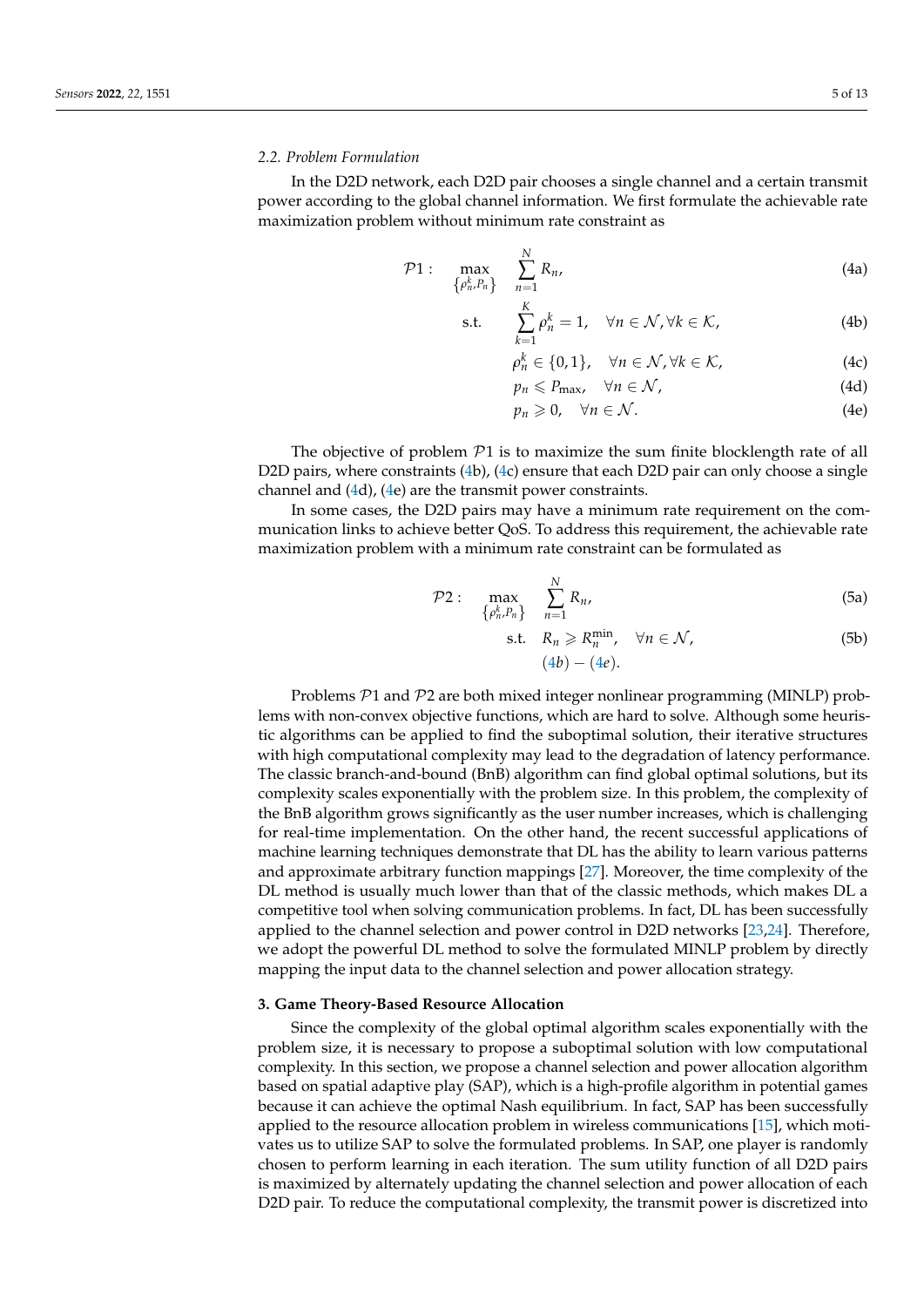*L* discrete levels, that is,  $p_n \in \mathcal{P} = \{P_1, P_2, \ldots, P_L\}$ . For simplicity, let  $P = \{p_1, p_2, \ldots, p_N\}$ denote the power vector that collects the transmit power of all D2D pairs. Let Φ denote the  $N \times K$ -sized channel selection matrix where  $\Phi_{n,k} = \rho_n^k$ . Let *H* denote the  $N \times N \times K$ -sized channel matrix where  $H_{n,m,k} = h_{n,m}^k$ .

The proposed algorithm for problems P1 and P2 is shown in Algorithm [1.](#page-5-0) In step 2, *µ* is the exploration probability, which represents the willingness of exploration when the D2D pairs choose the channel and power level in step 6. When *µ* decreases, the D2D pairs are less willing to explore and tend to choose the channel and power level with the highest utility function. *t* is the iteration index, *w* is the decay rate that controls the decreasing speed of  $\mu$ , and  $\tau$  is the aborting threshold.  $U^t$  is the value of the utility function in the *t*-th iteration, which is different for problems  $\mathcal{P}1$  and  $\mathcal{P}2$ . To be specific, for problem  $\mathcal{P}1$ ,  $U = \sum_{n=1}^{N} R_n$ is the sum rate of D2D pairs. For problem  $P2$ ,  $U = \sum_{n=1}^{N} [R_n - \eta \max(R_n^{min} - R_n, 0)]$  is the penalized sum rate of D2D pairs, where  $\eta > 0$  is a weight constant to ensure that the minimum rate constraint is satisfied. As *η* increases, the minimum rate constraint is better guaranteed, while the sum rate decreases because the interference becomes more severe. Therefore, the rate requirement of the users with bad channel condition could be satisfied by adopting a large *η*, although the sum rate performance might be sacrificed in this case.

<span id="page-5-0"></span>**Algorithm 1** SAP-Based Channel Selection and Power Allocation Algorithm

- 1: **Input:**  $H$ ,  $N$ ,  $K$ ,  $B$ ,  $T$ ,  $\varepsilon$ ,  $\sigma^2$ .
- 2: **Initialization:** Set  $t = 0$ ,  $\mu = 1$ ,  $\omega < 1$ ,  $\tau > 0$ , and  $U^0 = 0$ . Initialize the channel selection matrix Φ and power matrix *P*.
- 3: **Repeat:**
- 4:  $\bullet$  Set  $t = t + 1$ .
- 5: Randomly choose a D2D pair *n*, calculate the sum rate on all possible channel selection  $\rho_{n,k}$ ,  $k \in \mathcal{K}$  and power allocation  $p_n$ . Assume that the utility function is maximized as  $U^t$  when D2D pair *n* chooses channel  $k_0$  with power level  $l_0$ .
- 6: With probability  $1 \mu$ : Set  $\rho_n^{k_0} = 1$ ,  $\rho_n^k = 0$ ,  $k \neq k_0$ , and  $p_n = P_{l_0}$ . With probability  $\mu$ : Set  $\rho_n^{k_1} = 1$ ,  $\rho_n^k = 0$ ,  $k \neq k_1$ , and  $p_n = P_{l_1}$ , where  $k_1$  and  $l_1$  are randomly picked from  $\{1, \ldots, K\}$  and  $\{1, \ldots, L\}$ , respectively.
- 7:  $\bullet$  Set  $\mu = w\mu$ .
- 8: **Until** |*U<sup>t</sup>* − *Ut*−<sup>1</sup> | < *τ*.
- 9: **Output:** Φ and *P*.

In each iteration, the algorithm randomly chooses a D2D pair and finds the optimal channel selection and power allocation strategy through exhaustive search. In this way, the D2D pairs take turns to update the strategy to increase the sum rate step by step, which guarantees the convergence of the algorithm. On the other hand, the D2D pairs explore the possible actions with probability *µ* in each iteration. This can help the algorithm jump out of the local minimum and find better solutions. It is noted that the exploration probability keeps decreasing as the number of iterations increases, which means that the algorithm gradually stops exploring and finally converges to the solution.

After a number of iterations, the channel selection and power allocation of all D2D pairs will converge to a Nash equilibrium, which means that no D2D pair can achieve a higher value of the utility function by changing its channel selection and transmit power. The channel selection matrix Φ and power matrix *P* at this point are taken as the final output of the algorithm. It is noted that it takes a number of iterations for the SAP-based channel selection and power allocation algorithm to converge. The non-ignorable computational overhead may lead to the degradation of latency performance. Therefore, it is necessary to develop a time-efficient DL-based method to solve the channel selection and power allocation problem.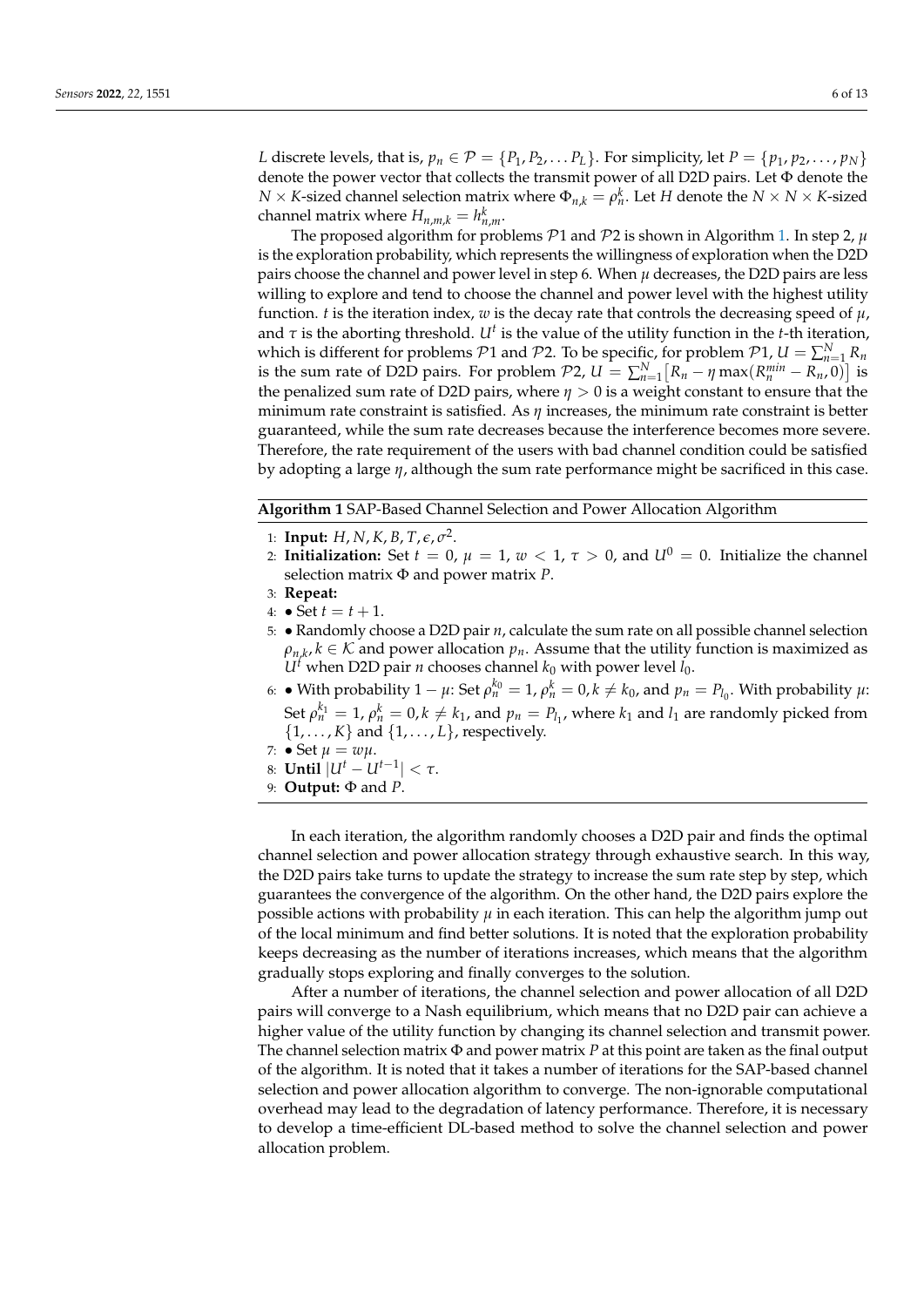#### <span id="page-6-0"></span>**4. Deep Learning Based Resource Allocation**

In this section, we develop a DNN-based channel selection and power allocation method for problems  $P1$  and  $P2$ . In the proposed DNN model, a basic building block is composed of a fully connected (FC) layer, a batch normalization (BN) layer, and a rectified linear unit (ReLU) layer. The structures of the DNN models and the training process will be discussed in the following subsections.

#### *4.1. Basic DNN Module*

In the DNN model, a basic building block is composed of a fully connected (FC) layer, a batch normalization (BN) layer, and a rectified linear unit (ReLU) layer.

In the FC layer, the input vector is multiplied with a weight matrix, and the result is added with a bias vector to form the output vector. Let *x* and  $y_{\text{FC}}$  denote the  $N_{\text{in}}$ -sized input vector and the *N*<sub>out</sub>-sized output vector of the FC layer, respectively. Then, the relationship between *x* and  $y_{FC}$  is given by  $y_{FC} = Wx + b$ , where *W* is the  $N_{out} \times N_{in}$ -sized weight matrix and *b* is the *N*<sub>out</sub>-sized bias vector.

Then,  $y_{FC}$  passes the BN layer, which normalizes the data by re-centering and rescaling in a mini-batch manner. To be specific, during the training process, multiple samples are fed into the DNN simultaneously as a mini-batch to improve the training efficiency and accelerate the converging. The function of the BN layer is normalizing the input data by its mean and variance. Let  $y_{BN}$  denote the *N*<sub>out</sub>-sized output vector of the  $\widehat{BN}$  layer. Then,  $y_{BN} = \gamma \frac{y_{out} - \mu_B}{\sqrt{\sigma^2 + \rho^2}}$  $\frac{u-\mu_B}{\sigma_B^2+\epsilon_0} + \beta$ , where  $\mu_B$  and  $\sigma_B^2$  are the mean and variance of the input mini-batch, *e*<sup>0</sup> is an arbitrarily small constant for numerical stability, and *γ* and *β* are learnable parameters of the BN layer. By normalizing the distribution of the input data, the BN layer can help solve the vanishing gradient problem and avoid overfitting.

Finally,  $y_{\text{BN}}$  enters the ReLU layer, which performs nonlinear transformation to enhance the learning capacity of DNN, where  $y_{\text{ReLU}} = \max(y_{\text{BN}}, 0)$ .

### *4.2. DNN Model for Resource Allocation*

<span id="page-6-1"></span>In this subsection, we propose a DNN based method to solve the sum rate maximization problem  $P1$ . The network structure is shown in Figure [2.](#page-6-1) The  $N \times N \times K$ -sized channel matrix is flattened into a channel vector of length  $N^2K$  in the reshaping stage. In the normalization stage, the channel vector is first converted to the dB scale and then normalized to have zero mean and unit variance.



**Figure 2.** The DNN model for problem  $P1$ .

After reshaping and normalization, the channel information enters the feature network, which is composed of  $M_F$  DNN blocks, each of which consists of  $Q_F$  neurons. The function of the feature network is encoding the channel information into deep features, which can be leveraged by the channel network and power network.

The channel network is composed of  $M_C$  DNN blocks and a softmax layer, which takes the output of the feature network as the input. Each DNN block consists of  $Q_C$ neurons. The output vector of the last DNN block is *NK*-sized, which is divided into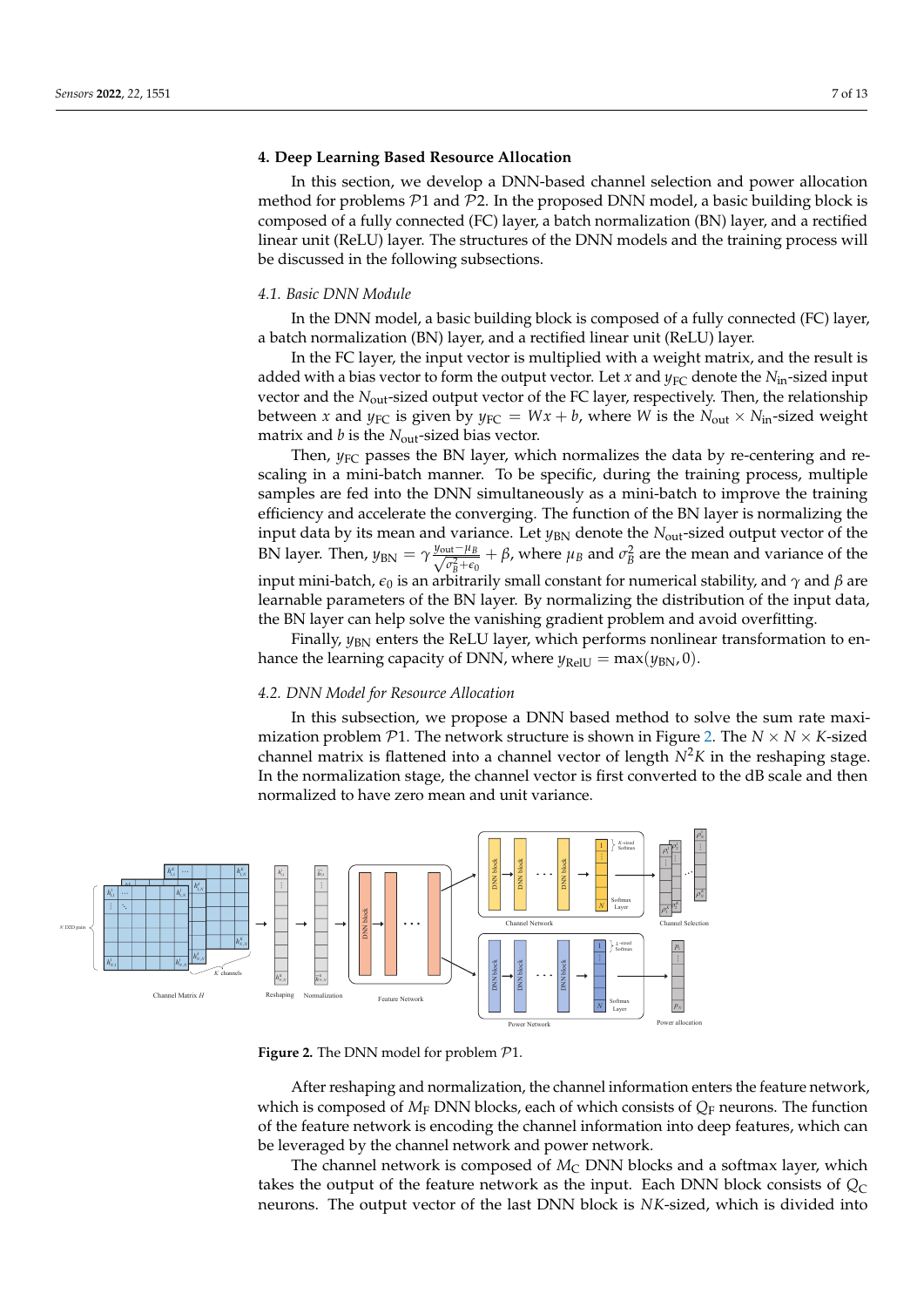$$
\hat{y}_n^k = \frac{e^{y_n^k}}{\sum\limits_{k=1}^K e^{y_n^k}},\tag{6}
$$

which denotes the probability that D2D pair *n* chooses channel *k* for data transmission. In the evaluating phase, each D2D pair will choose the channel with the largest probability value, the index of which is converted into a one-hot vector representing the channel selection result.

Composed of *M*<sup>P</sup> DNN blocks and a softmax layer, the power network has a structure similar to the channel network. Each DNN block consists of  $Q_P$  neurons. The output vector of the last DNN block is *NL*-sized, which is divided into *NL*-sized vectors and fed back into the partial softmax layer. Let  $p_n^l$  denote the *l*-th element in the *n*-th group. After passing the softmax layer, the probability value corresponding to  $p_n^l$  is given by

$$
\hat{p}_n^l = \frac{e^{p_n^l}}{\sum\limits_{l=1}^L e^{p_n^l}}\tag{7}
$$

which denotes the probability that D2D pair *n* chooses power level *l* for data transmission. In the evaluating phase, each D2D pair will choose the power level with the largest probability.

The whole network is trained in an unsupervised manner, where the inverse sum rate of all D2D pairs is taken as the loss function

$$
\mathcal{L}1 = -\sum_{n=1}^{N} R_n. \tag{8}
$$

During the training phase, the channel selection and power allocation based on the network output is different from that of the evaluating phase. In fact, the discretized channel selection and power allocation result cannot be applied to the loss function, because the gradient cannot be calculated during the backpropagation. To address this problem, instead of choosing the channel with the largest  $\hat{y}_n^k$ , D2D pair *n* directly chooses the channel as  $ρ<sup>k</sup><sub>n</sub> = υ<sup>k</sup><sub>n</sub>$ . Here,  $ρ<sup>k</sup><sub>n</sub>$  represents the proportion of power that D2D pair *n* allocates to the *k*-th channel. On the other hand, the transmit power of D2D pair *n* is given by  $p_n = \sum_{l=1}^{L} \hat{p}_n^k P_l$ , where  $\hat{p}_n^l$  is regarded as the weight of the *l*-th power level. Finally, we discuss the computational complexity of the DNN model by calculating the number of multiplications during the forward propagation. In fact, the number of multiplications of a basic DNN module is  $N_{\text{out}} \times N_{\text{in}}$ . Therefore, the overall number of multiplications is  $M_{\text{F}}Q_{\text{F}}^2 + M_{\text{C}}Q_{\text{C}}^2 + M_{\text{P}}Q_{\text{P}}^2$ .

#### *4.3. DNN Model for Resource Allocation with Minimum Rate Constraint*

In this subsection, we propose a DNN-based method to solve the sum rate maximization problem  $P2$ , which has a minimum rate constraint. The network structure is shown in Figure [3.](#page-8-1) An integrated network is composed of a feature network, a channel network, and a power network. In network 1, the pre-processed channel information is taken as the input, while the channel information together with the output of the previous network is taken as the input in the following networks. The structure of network 2-*M* is the same as that of network 1, which is omitted in the figure for simplicity. The only difference is that the input data of network 2-*M* is composed of the channel gain vector, the output of the previous channel network, and the output of the previous power network.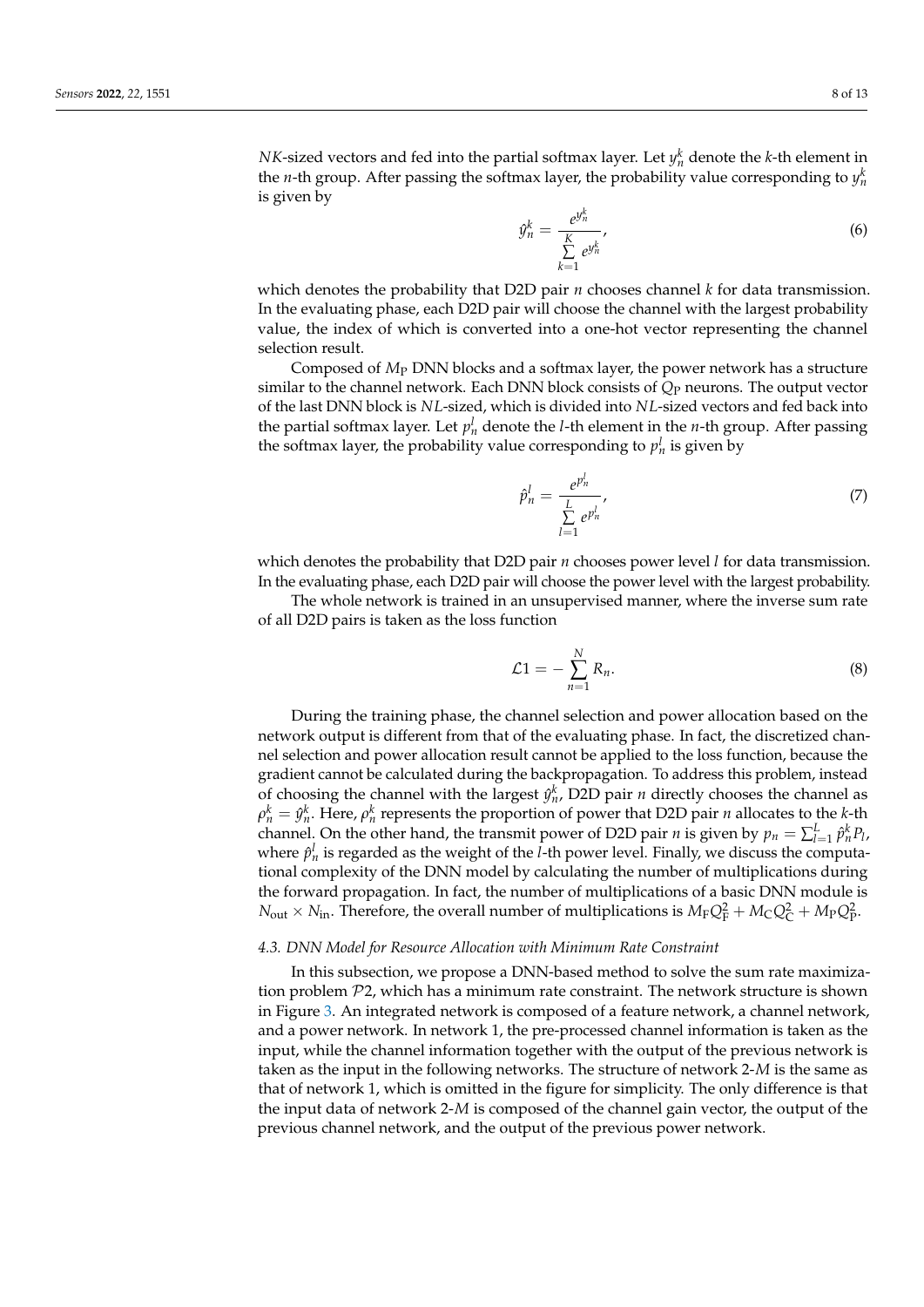

<span id="page-8-1"></span>**Figure 3.** The DNN model for problem P2.

The network is trained in an unsupervised manner, where the inverse sum rate of all D2D pairs with minimum rate penalty is taken as the loss function

$$
\mathcal{L}2 = -\sum_{n=1}^{N} \left[ R_n - \eta \max(R_n^{\min} - R_n, 0) \right],
$$
\n(9)

where  $\eta > 0$  is a weight constant to realize the tradeoff between the sum rate and the minimum rate constraint. Similar to the SAP-based method, the minimum rate constraint is better guaranteed as *η* increases, while the sum rate decreases because the interference becomes more severe. The channel selection and power allocation based on the network output are the same as the DNN model for problem  $\mathcal{P}1$  in the previous subsection. During the training phase, the whole network is trained step by step. To be specific, network 1 is first trained by calculating loss  $\mathcal{L}2$  using the output of network 1. After that, network 1 and network 2 are trained together by calculating loss  $\mathcal{L}2$  using the output of network 2. The following networks are trained in this manner as well. In this way, the loop-like structure of the network can better deal with the minimum rate constraint of the D2D pairs. To satisfy the minimum rate constraint more strictly, the channel selection and power allocation result of the network is further adjusted by the SAP-based method with a small number of iterations. The computational complexity is approximately *M* times the complexity of the DNN model for problem  $\mathcal{P}1$ . To be specific, the overall number of multiplications is approximately  $M(M_{\rm F}Q_{\rm F}^2 + M_{\rm C}Q_{\rm C}^2 + M_{\rm P}Q_{\rm P}^2)$ .

#### <span id="page-8-0"></span>**5. Simulation Results**

In this section, simulations are conducted to validate the performance of the proposed DNN-based resource allocation algorithm for D2D networks. The D2D pairs are randomly distributed in an area of 100 m  $\times$  100 m. The maximum distance between the transmitter and the receiver of each D2D pair is set to 15 m. The path-loss model is adopted as 128.1 + 37.6 log(*d* [km]), the standard deviation of the log-normal shadowing distribution is 8 dB, and the Rayleigh fading is also adopted. Before training the network, 10,000 channel samples are generated, which are divided in a train set and a test set with the ratio of 4:1. The learning rate during training is set to be 0.001 and the Adam optimizer is adopted. Other simulation parameters are listed in Table [1.](#page-9-0) The URLLC-related parameters are the slot length *T*, the reliability constraint  $\epsilon$ , and the minimum rate  $R_{\text{min}}$ . These parameters are set according to [\[3,](#page-11-2)[4\]](#page-11-3), where small packets in the order of 100 bits must be delivered within no more than 1 ms and the packet error probability is no larger than  $10^{-5}$ . Other parameters follow the simulation settings of the previous works [\[23](#page-12-17)[,24\]](#page-12-18).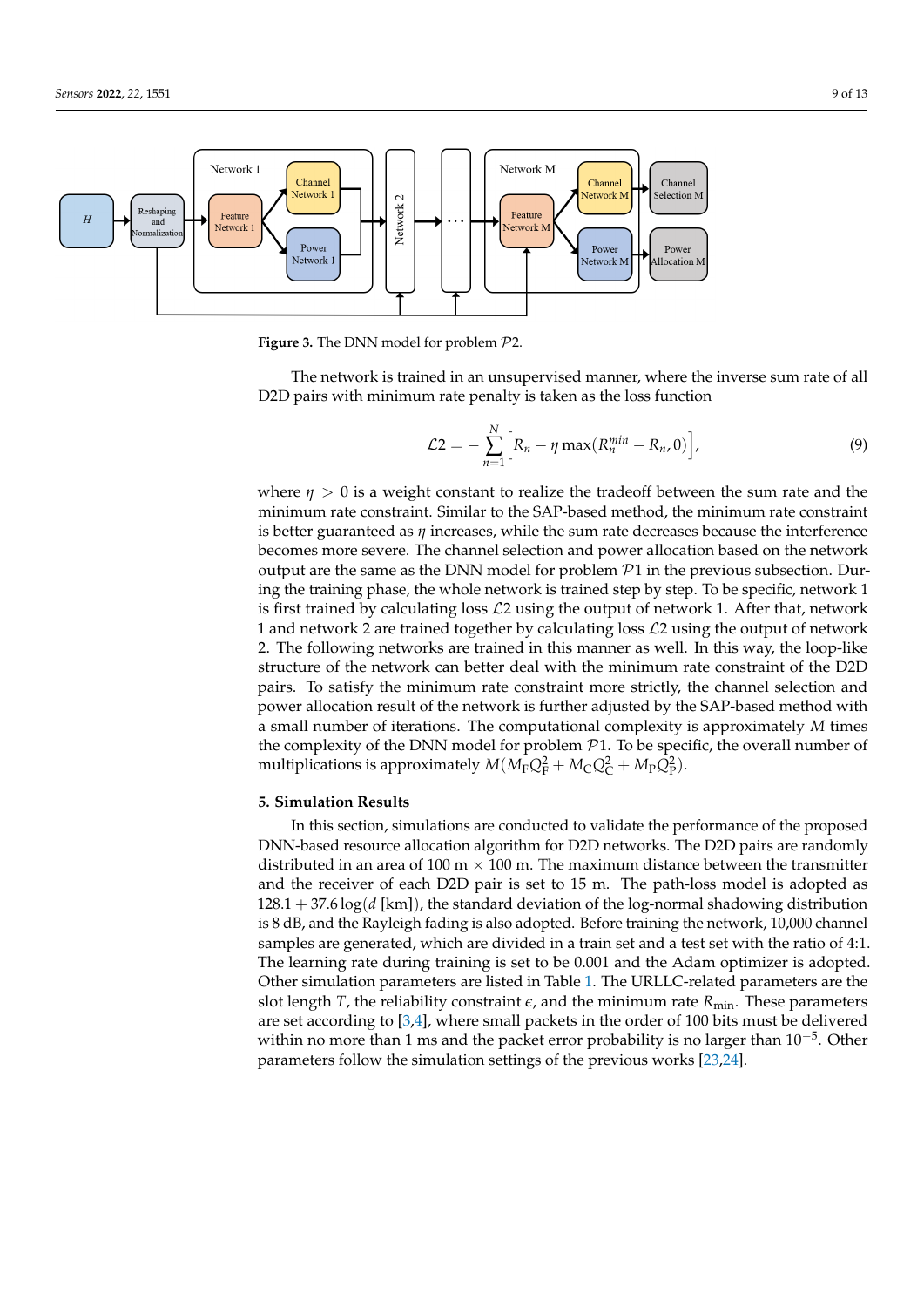<span id="page-9-0"></span>

|  |  |  |  |  | <b>Table 1.</b> Simulation parameters. |
|--|--|--|--|--|----------------------------------------|
|--|--|--|--|--|----------------------------------------|

| Parameter                                | Value          |
|------------------------------------------|----------------|
| Number of D2D pairs, N                   | 10             |
| Number of channels, K                    | 2,4,5,6,7      |
| Channel bandwidth, B                     | 180 KHz        |
| Slot length, $T$                         | $1 \text{ ms}$ |
| Maximum transmit power, $P_{\text{max}}$ | $23$ dBm       |
| Power spectral density of noise, $N_0$   | $-174$ dBm/Hz  |
| Reliability constraint, $\epsilon$       | $10^{-5}$      |
| Minimum rate, $R_{\text{min}}$           | $105$ bps      |
| Initial exploration probability $\mu$    | 0.5            |
| Decay rate $w$                           | 0.9            |

The convergence curve of the proposed DNN-based methods is shown in Figure [4,](#page-9-1) where the number of channels is set to 5. The performance of the SAP-based method is tested as the baseline. It can be observed that the sum rates of the DNN-based methods manage to converge after training for around 10 epochs. For the sum rate maximization problem P1, the highest sum rate of the DNN-based method is slightly lower than that of the SAP-based method. For problem  $P2$  with a minimum data rate constraint, the sum rates of both methods are much lower than those of problem  $P1$ . This is because the minimum data rate constraint leads to more active D2D pairs, and the sum rate performance degrades due to higher interference. It is noted that the sum rate of the DNN-based method for problem P2 first increases steadily, then decreases gradually, and finally approaches that of the SAP-based method. The reason is that the minimum rate constraint is more difficult to learn than the sum rate performance. Therefore, the DNN model first learns to improve the sum rate performance and then learns to satisfy the minimum rate constraint gradually. On the other hand, the sum rate of the SAP-based method is lower than that of the DNN-based method, because the minimum rate constraint is more strictly satisfied in the SAP-based method due to its iterative structure, which leads to higher interference among D2D pairs.

<span id="page-9-1"></span>

**Figure 4.** Convergence curve of the DNN-based methods.

Figure [5](#page-10-0) demonstrates the sum rate performance of the proposed methods for problem P1 with different numbers of channels. As the channel number *K* increases, the sum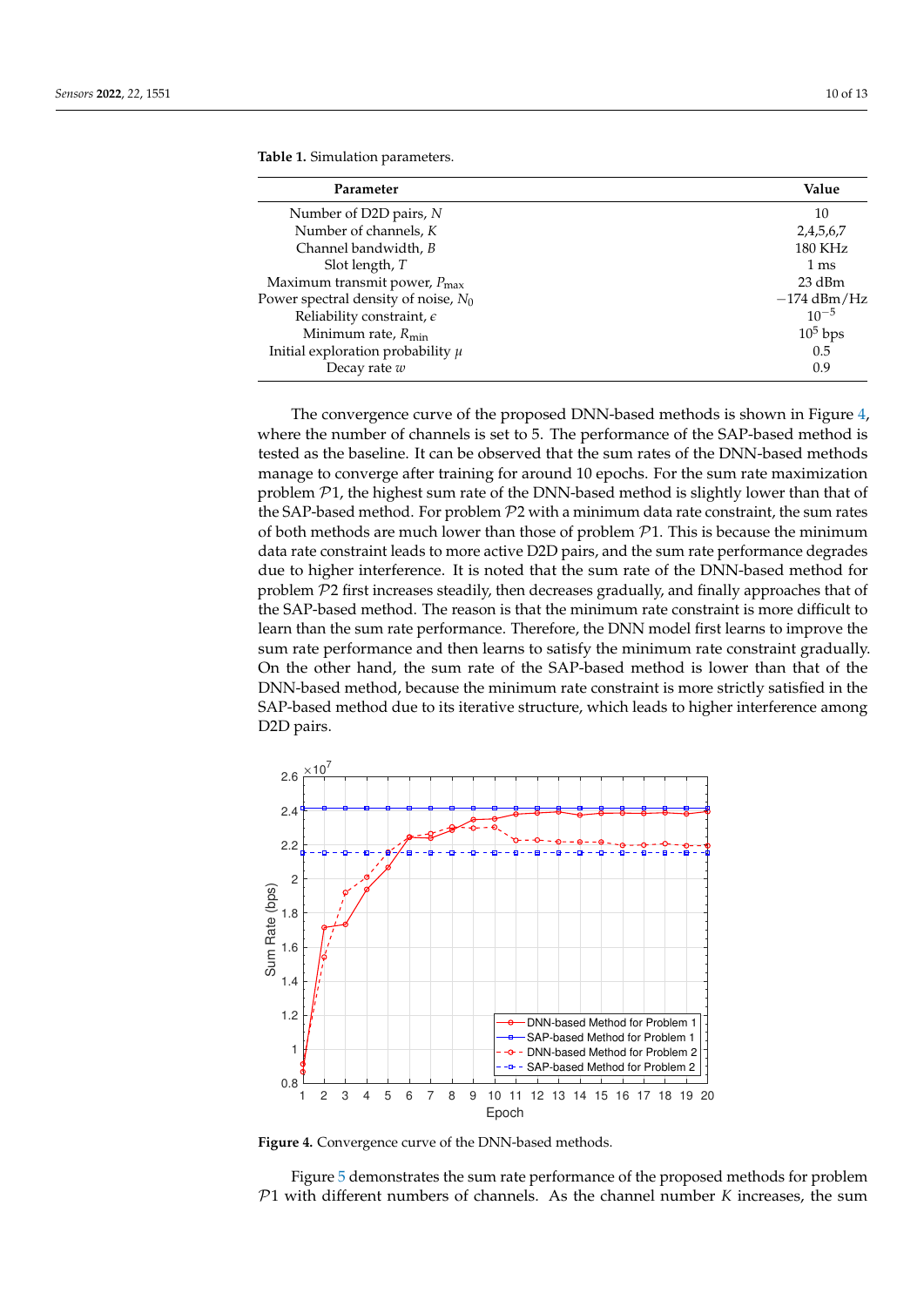rates of both methods increase. We can also observe that the SAP-based method provides a higher sum rate than the DNN-based method. Figure [6](#page-10-1) depicts the complementary cumulative distribution functions (CCDFs) of the transmission rate for problem  $P2$ . Here, the minimum rate  $R_{\text{min}}$  is set to 0.1 Mbps, and the channel number  $K$  is 5. From the figure, about 80% of D2D pairs can achieve a transmission rate larger than  $R_{\text{min}}$  in the SAP-based method. In comparison, the proportion in the DNN-based method is about 75%. As the transmission rate increases, the gap between two methods becomes smaller. From Figures [5](#page-10-0) and [6,](#page-10-1) the SAP-based method achieves better performance than the DNN-based method. However, the gap between the performance of two methods is very small, and the DNN-based method is more time-efficient due to the iteration-free structure.

<span id="page-10-0"></span>

Figure 5. Sum rate performance for problem  $P1$  with varying channel number.

<span id="page-10-1"></span>

**Figure 6.** CCDF of the transmission rate for problem P2.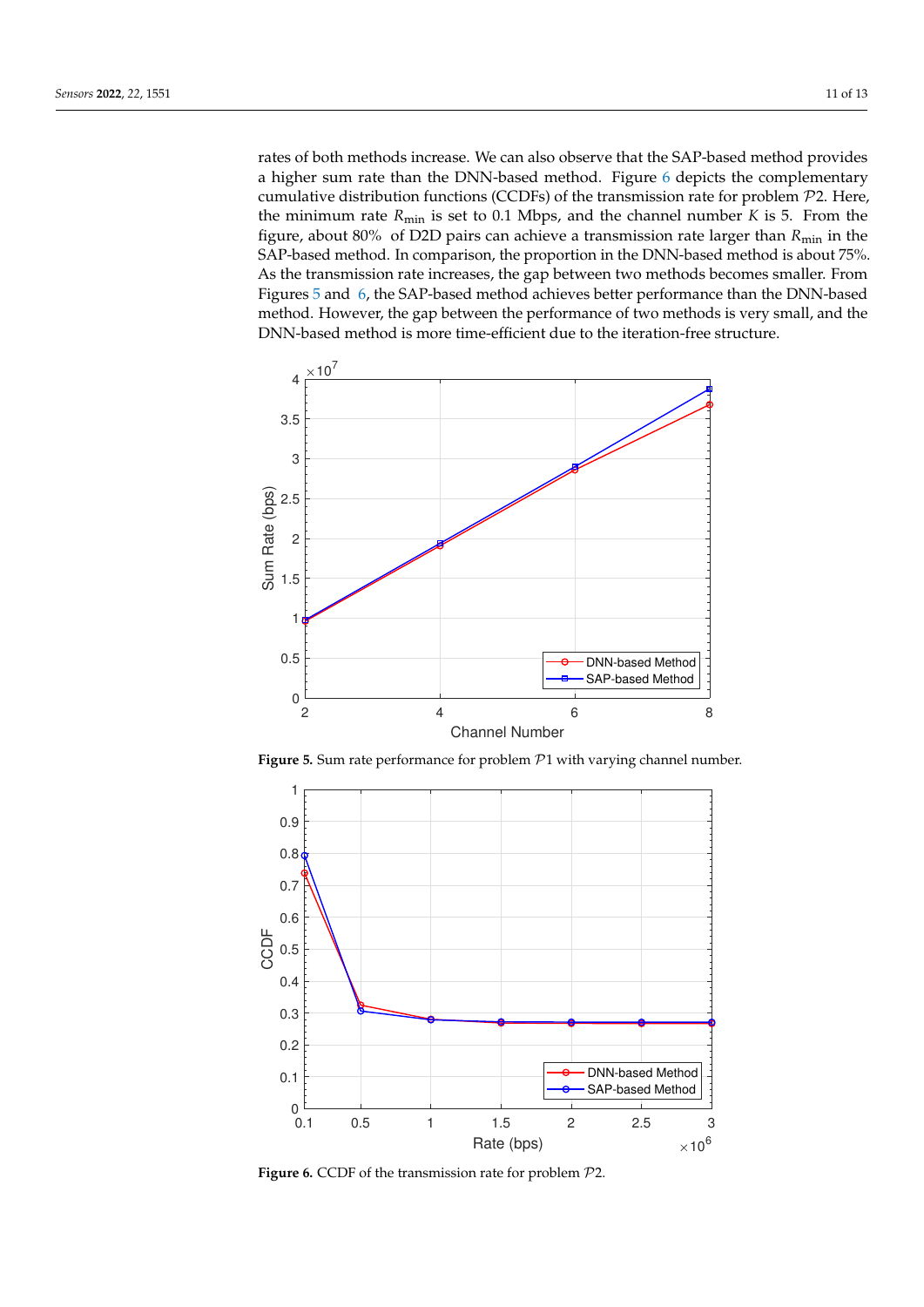Table [2](#page-11-6) compares the SAP-based method and the DNN-based method with regard to the sum rate performance and the rate excess probability. To be specific, the rate excess probability is the probability that the rate of a D2D pair is larger than *R*min. From the table, it is observed that the sum rate of the SAP-based method is higher than that of the DNN-based method for Problem P1. In comparison, the sum rate of the SAP-based method is lower than that of the DNN-based method for Problem P2. This is because the SAP-based method can better guarantee the minimum rate requirement due to its iterative structure, which results in the rate loss compared with the DNN-based method.

<span id="page-11-6"></span>**Table 2.** Performance comparison of the SAP-based method and the DNN-based method.

| <b>Algorithm</b> |            | Sum Rate of $P1$ Sum Rate of $P2$ | Rate Excess Probability of $P2$ |
|------------------|------------|-----------------------------------|---------------------------------|
| DNN-based Method | 23.84 Mbps | $21.90$ Mbps                      | 0.7382                          |
| SAP-based Method | 24.32 Mbps | $21.52$ Mbps                      | 0.7903                          |

#### <span id="page-11-5"></span>**6. Conclusions**

This paper develops a novel resource allocation algorithm for overlay D2D networks based on DNN to support URLLC services. We first formulate two sum rate maximization problems with and without minimum rate constraint. Then, we design an iterative algorithm based on game theory as the baseline. After that, a DNN-based channel selection and power allocation method is developed. The network is trained in an unsupervised manner with no need for labeled data, and two different loss functions are designed for the two formulated problems, respectively. Finally, the performance of the proposed methods is demonstrated through numerical simulation.

In fact, the proposed method could be adapted from different aspects so that it could be applied in a practical system. For example, transfer learning could be applied to accelerate the training process under different scenarios. The detailed implementation of the proposed methods in a real D2D 5G environment will be investigated in our future work.

**Author Contributions:** Conceptualization, Z.Z. and Y.C.; methodology, Z.Z. and Y.C.; software, G.D.; validation, G.D.; formal analysis, G.D.; investigation, G.D.; resources, G.D.; data curation, G.D.; writing—original draft preparation, G.D.; writing—review and editing, G.Y.; visualization, G.D.; supervision, Z.Z. and Y.C.; project administration, Z.Z. and Y.C.; funding acquisition, Z.Z. and Y.C. All authors have read and agreed to the published version of the manuscript.

**Funding:** This work is supported by The Laboratory Open Fund of Beijing Smart-chip Microelectronics Technology Co., Ltd., Beijing, China.

**Institutional Review Board Statement:** Not applicable.

**Informed Consent Statement:** Not applicable.

**Data Availability Statement:** Data sharing not applicable.

**Conflicts of Interest:** The authors declare no conflict of interest.

#### **References**

- <span id="page-11-0"></span>1. Zhang, S.; Xu, X.; Wu, Y.; Lu, L. 5G: Towards energy-efficient, low-latency and high-reliable communications networks. In Proceedings of the 2014 IEEE International Conference on Communication Systems, Macau, China, 19–21 November 2014; pp. 197–201.
- <span id="page-11-1"></span>2. Chen, H.; Abbas, R.; Cheng, P.; Shirvanimoghaddam, M.; Hardjawana, W.; Bao, W.; Li, Y.; Vucetic, B. Ultra-reliable low latency cellular networks: Use cases, challenges and approaches. *IEEE Commun. Mag.* **2018**, *56*, 119–125. [\[CrossRef\]](http://doi.org/10.1109/MCOM.2018.1701178)
- <span id="page-11-2"></span>3. Parvez, I.; Rahmati, A.; Guvenc, I.; Sarwat, A.I.; Dai, H. A survey on low latency towards 5G: RAN, core network and caching solutions. *IEEE Commun. Surveys Tuts.* **2018**, *20*, 3098–3130. [\[CrossRef\]](http://dx.doi.org/10.1109/COMST.2018.2841349)
- <span id="page-11-3"></span>4. *Service Requirements for Cyber-Physical Control Applications in Vertical Domains, Document TS 22.104;* Version 18.2.0; 3rd Generation Partnership Project (3GPP). 2021.
- <span id="page-11-4"></span>5. Soret, B.; Mogensen, P.; Pedersen, K.I.; Aguayo-Torres, M.C. Fundamental tradeoffs among reliability, latency and throughput in cellular networks. In Proceedings of the 2014 IEEE Globecom Workshops (GC Wkshps), Austin, TX, USA, 8–12 December 2014; pp. 1391–1396.